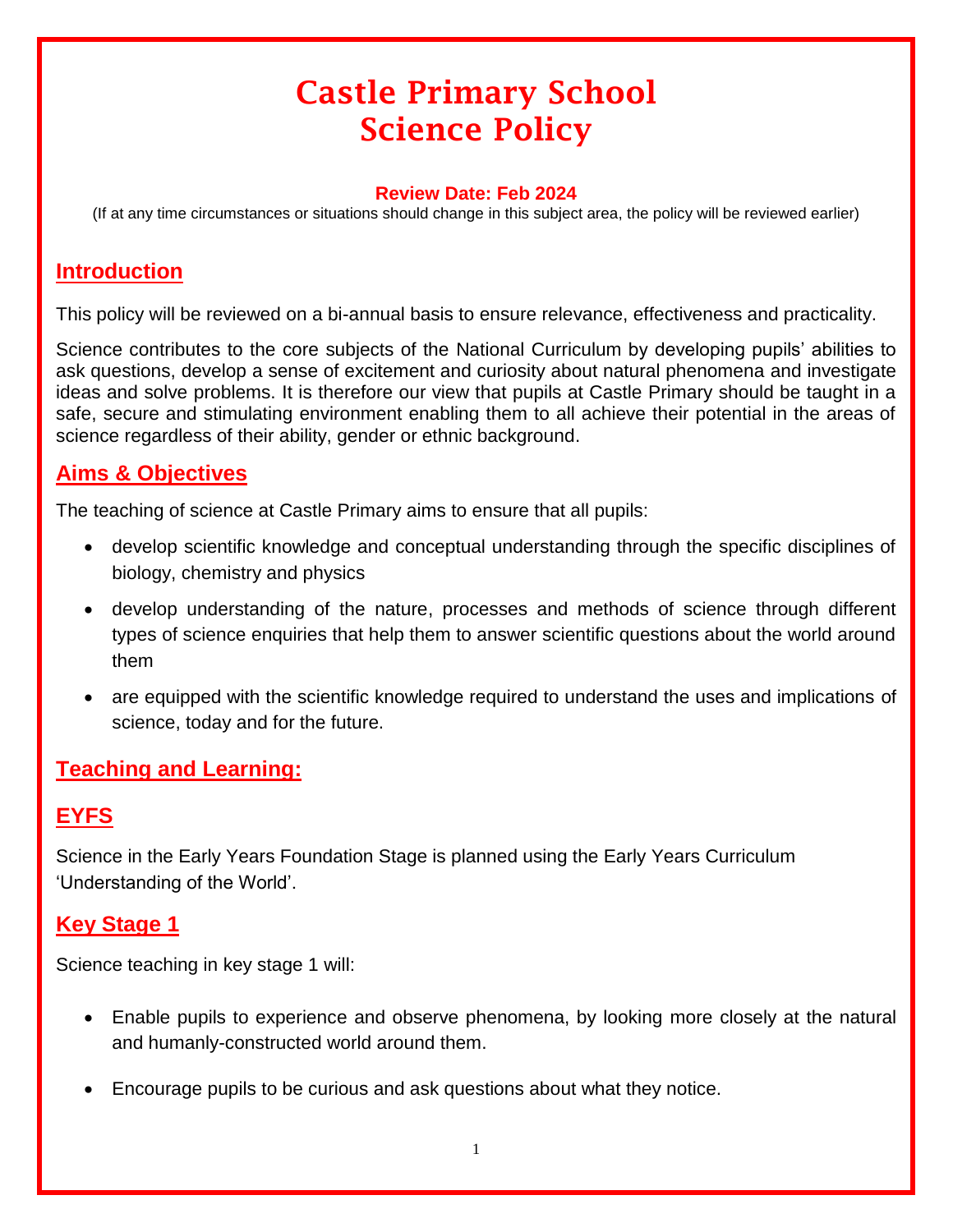- Help children to develop their understanding of scientific ideas by using different types of scientific enquiry to answer their own questions, including observing changes over a period of time, noticing patterns, grouping and classifying things, carrying out simple comparative tests, and finding things out using secondary sources of information.
- Teach children to use simple scientific language to talk about what they have found out and communicate their ideas to a range of audiences in a variety of ways.
- Be done through the use of first-hand practical experiences, but there should also be some use of appropriate secondary sources, such as books, photographs and videos.
- **Always** include 'Working Scientifically' which will be taught through and be clearly related to the teaching of substantive science content in the programme of study.
- Enable pupils to read and spell scientific vocabulary at a level consistent with their increasing word reading and spelling knowledge at key stage 1.

#### **Lower Key Stage 2**

Science teaching in lower key stage 2 will:

- Enable pupils to broaden their scientific view of the world around them.
- Teach pupils to do this through exploring, talking about, testing and developing ideas about everyday phenomena and the relationships between living things and familiar environments, and by beginning to develop their ideas about functions, relationships and interactions.
- Encourage pupils to ask their own questions about what they observe and make some decisions about which types of scientific enquiry are likely to be the best ways of answering them, including observing changes over time, noticing patterns, grouping and classifying things, carrying out simple comparative and fair tests and finding things out using secondary sources of information.
- Teach children to draw simple conclusions and use some scientific language, first, to talk about and, later, to write about what they have found out.
- **Always** include 'Working Scientifically' which will be taught through and be clearly related to the teaching of substantive science content in the programme of study.
- Enable pupils to read and spell scientific vocabulary correctly and with confidence, using their growing word reading and spelling knowledge.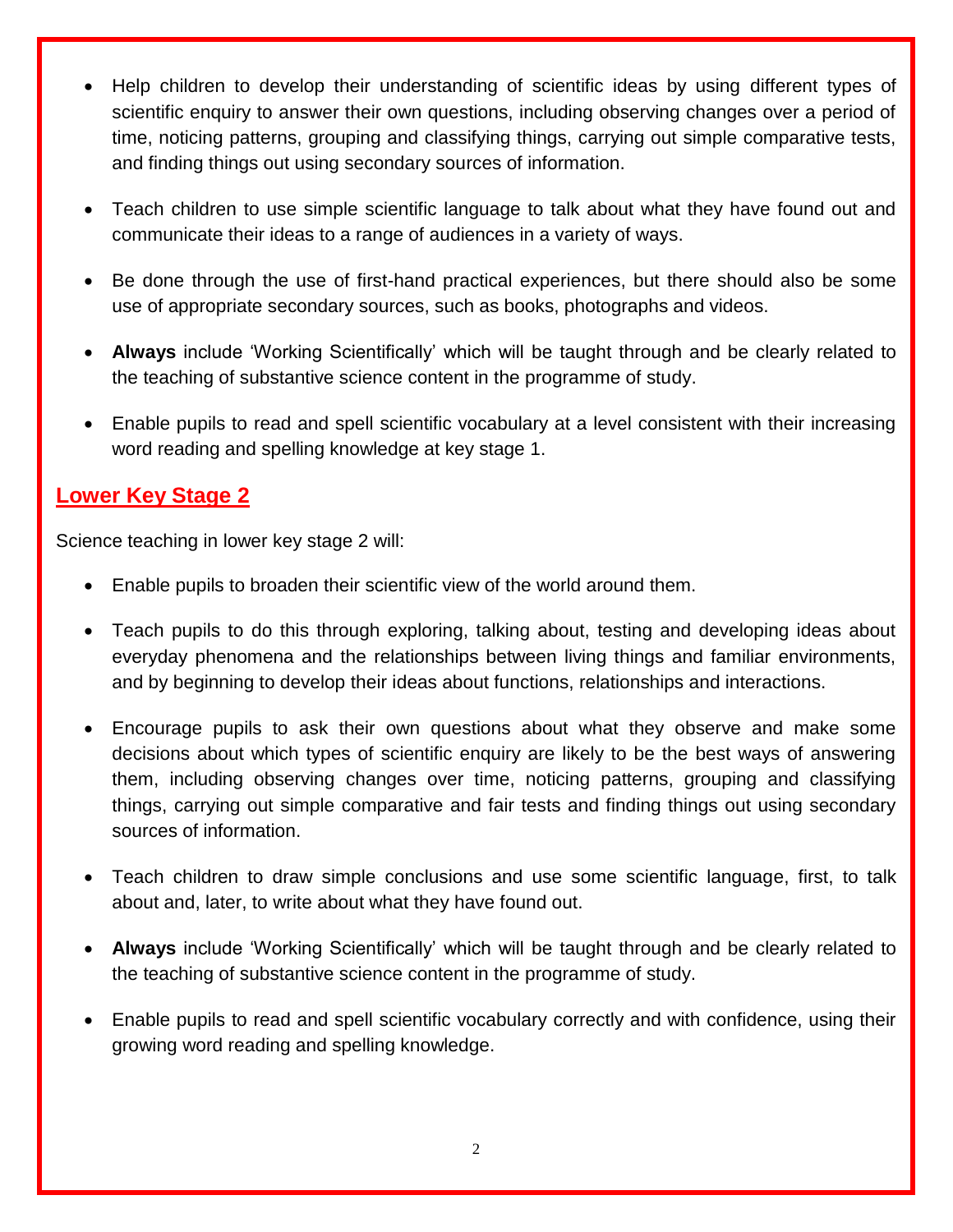# **Upper Key Stage 2**

Science teaching in upper key stage 2 will:

- Enable pupils to develop a deeper understanding of a wide range of scientific ideas.
- Teach pupils to do this through exploring and talking about their ideas; asking their own questions about scientific phenomena; and analysing functions, relationships and interactions more systematically.
- Let the children encounter more abstract ideas and begin to recognise how these ideas help them to understand and predict how the world operates.
- Enable children to recognise that scientific ideas change and develop over time.
- Teach children to select the most appropriate ways to answer science questions using different types of scientific enquiry, including observing changes over different periods of time, noticing patterns, grouping and classifying things, carrying out comparative and fair tests and finding things out using a wide range of secondary sources of information.
- Teach pupils to draw conclusions based on their data and observations, use evidence to justify their ideas, and use their scientific knowledge and understanding to explain their findings.
- **Always** include 'Working Scientifically' which will be taught through and be clearly related to the teaching of substantive science content in the programme of study.
- Enable pupils to read, spell and pronounce scientific vocabulary correctly.

# **Planning**

- Key Stage 1 and 2 teachers plan science lessons using the new National Curriculum (2014).
- **'**Working scientifically' is embedded throughout the areas of learning in key stage 1 and 2; this focuses on the key aspects of scientific enquiry which enable pupils to investigate and answer scientific questions.
- Areas of learning within key stage 1 and 2 ensure that statutory requirements are being covered through the specific disciplines of biology, chemistry and physics (teachers may also refer to the non-statutory guidance which provide additional support).
- See Castle's long-term plan for details of the specific areas of learning covered in each year group over the year.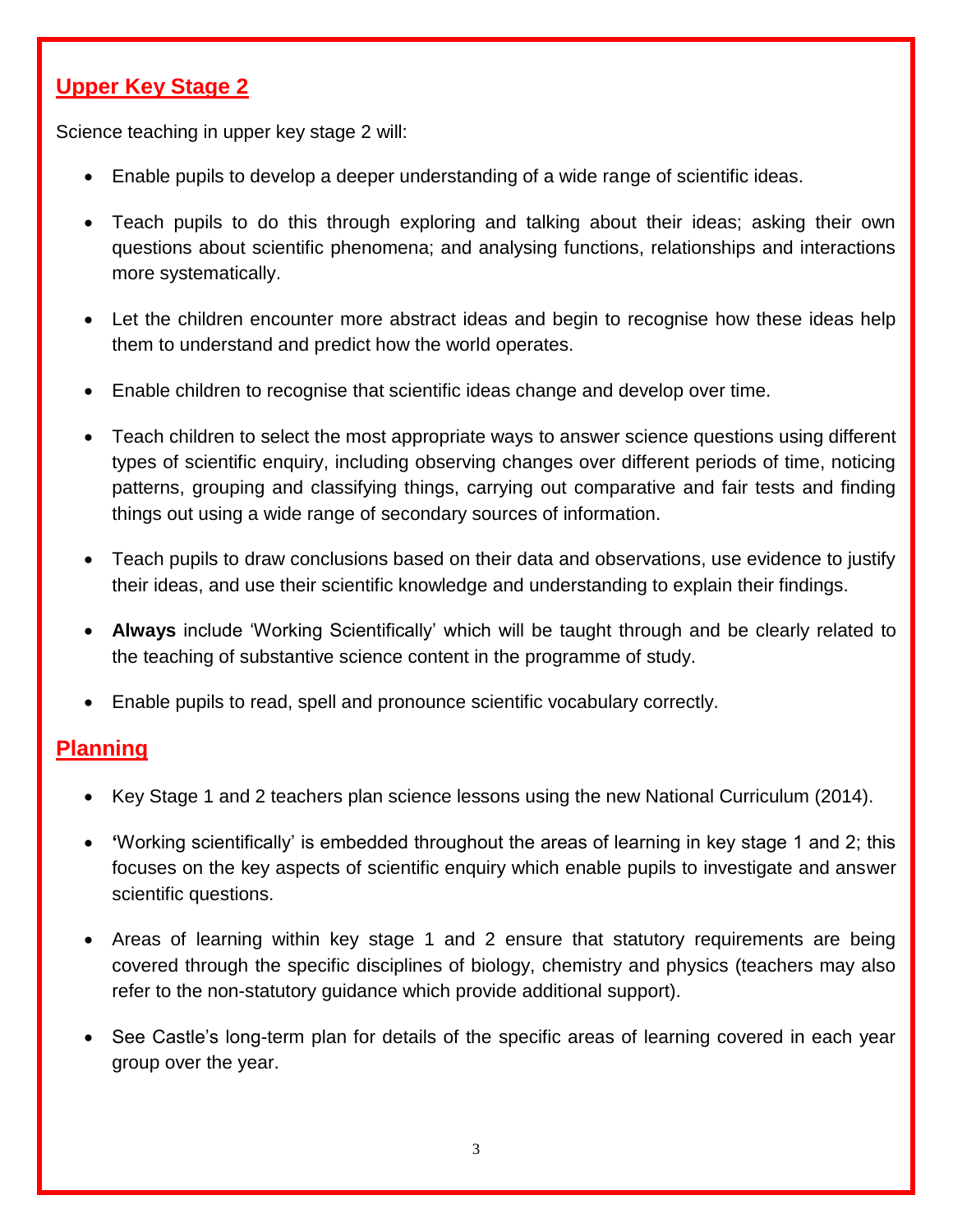#### **Health and Safety**

Pupils will be taught to use scientific equipment safely when using it during practical activities. Class teachers, teaching assistants and the subject leader will check equipment regularly and report any damage, taking defective equipment out of action. Teachers will ensure the school's Health and Safety Policy is integrated into science teaching.

#### **Inclusion**

Pupils with diverse learning needs in science are provided for through:

- Teachers planning for the pupils' full participation quality first teaching.
- Setting high expectations for all pupils.
- Providing opportunities for all pupils to achieve.
- Creating effective learning environments.
- Providing equality of opportunity through teaching approaches.
- Liaison with SENDCOs / Gifted and Talented leaders who monitor the development and delivery of appropriate interventions.
- Liaison with outside agencies, e.g. psychological services.
- Allowing pupils access to specialist equipment and approaches where necessary.
- Continuous consultation with and involvement of parents.

#### **Dyslexia Friendly**

Castle Primary is supportive of a Dyslexia Friendly environment having gained the Entry Level Status in 2014. All staff members adhere to Dyslexia Friendly protocol and approaches.

#### **Assessment and Recording**

Children self-assess their understanding and knowledge at the start and at the end of each unit of work. These outcomes are then assessed against by the class teacher. Younger children use smiley faces, whilst KS2 use ticks to indicate their level of understanding  $(1 = WTS, 2 = EXS, 3 = GDS)$ 

By the end of each key stage, pupils are expected to know, apply and understand the matters, skills and processes specified in the relevant programme of study. An assessment task / activity may be set to show this at the end of a unit of work.